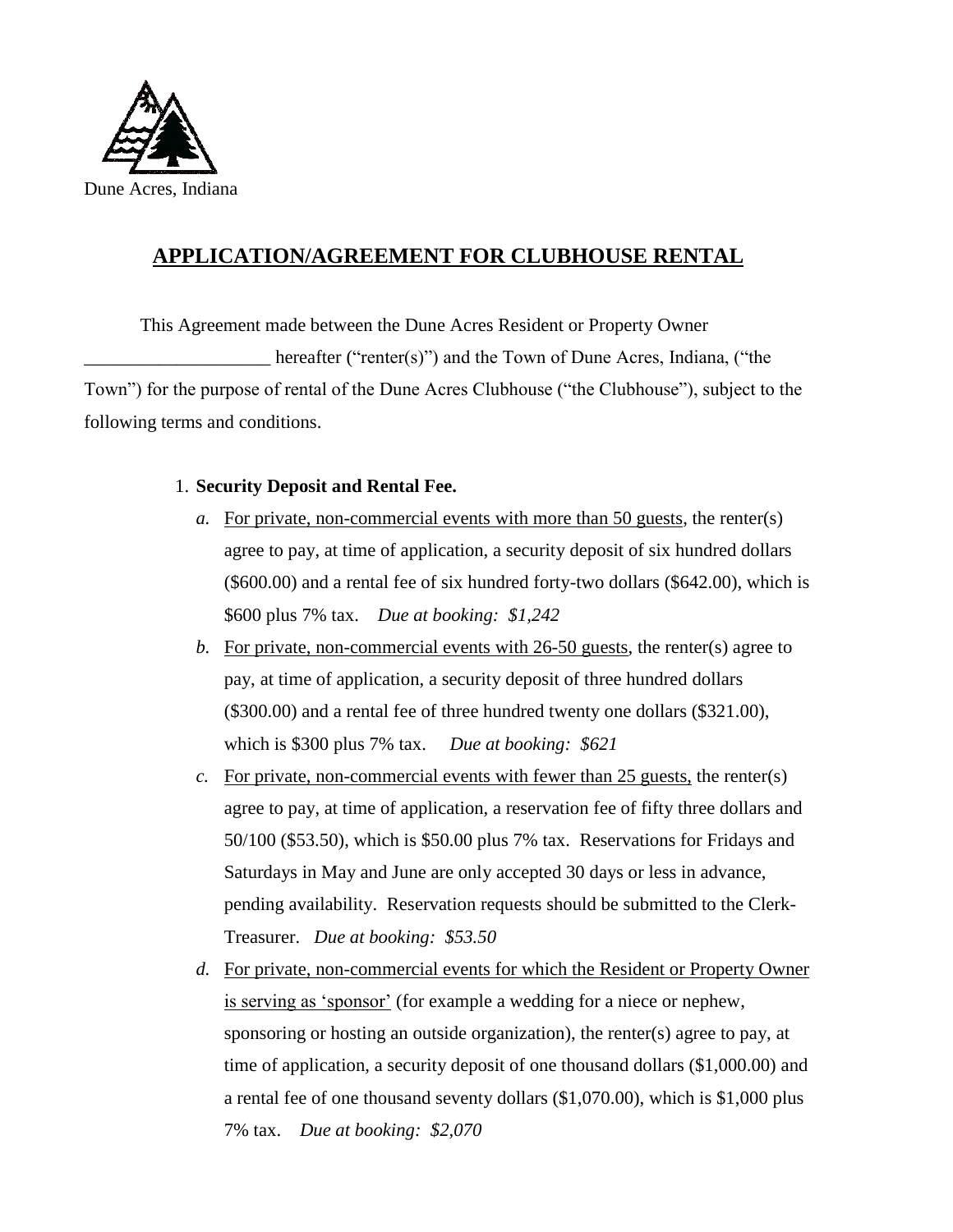## 2. **Specific Use.**

| Dune Acres address for Resident or Property Owner: _____________________________ |
|----------------------------------------------------------------------------------|
| Resident or Property Owners Contact Phone number: ______________________________ |
|                                                                                  |
|                                                                                  |
|                                                                                  |
|                                                                                  |
|                                                                                  |
|                                                                                  |
|                                                                                  |
| Estimated attendance at Clubhouse on date requested: ___________________________ |
| (Maximum allowed accommodation is 150 people)                                    |

- 3. **Damages.** Renter(s) shall be responsible for all damages caused to the Clubhouse during the period of rental. The security deposit(s) shall be applied to any such damages which may occur. In the event that the damages exceed the security deposit(s), the Renter(s) hereby agree to be responsible for said damages and agree to promptly reimburse the Town for any such amount over the security deposits. **Renter(s) have had an opportunity to inspect the property and agree that things are in good working order at time of rental.**
- 4. **Rules and Conditions.** Renter(s) agree to comply with all conditions set forth on the attached "Dune Acres Clubhouse Instructions for Use." Renter(s) and Sponsor agree that if they do not comply with said rules and conditions, and the Town incurs a cost due to the breach of conditions, it may apply the security deposit(s) to reimbursement of said costs.
- 5. **Cancellation fee.** In the event that the Renter(s) cancels the rental within 30 days of the event, the renter(s) security deposit shall be forfeited as a liquidated cancellation fee.